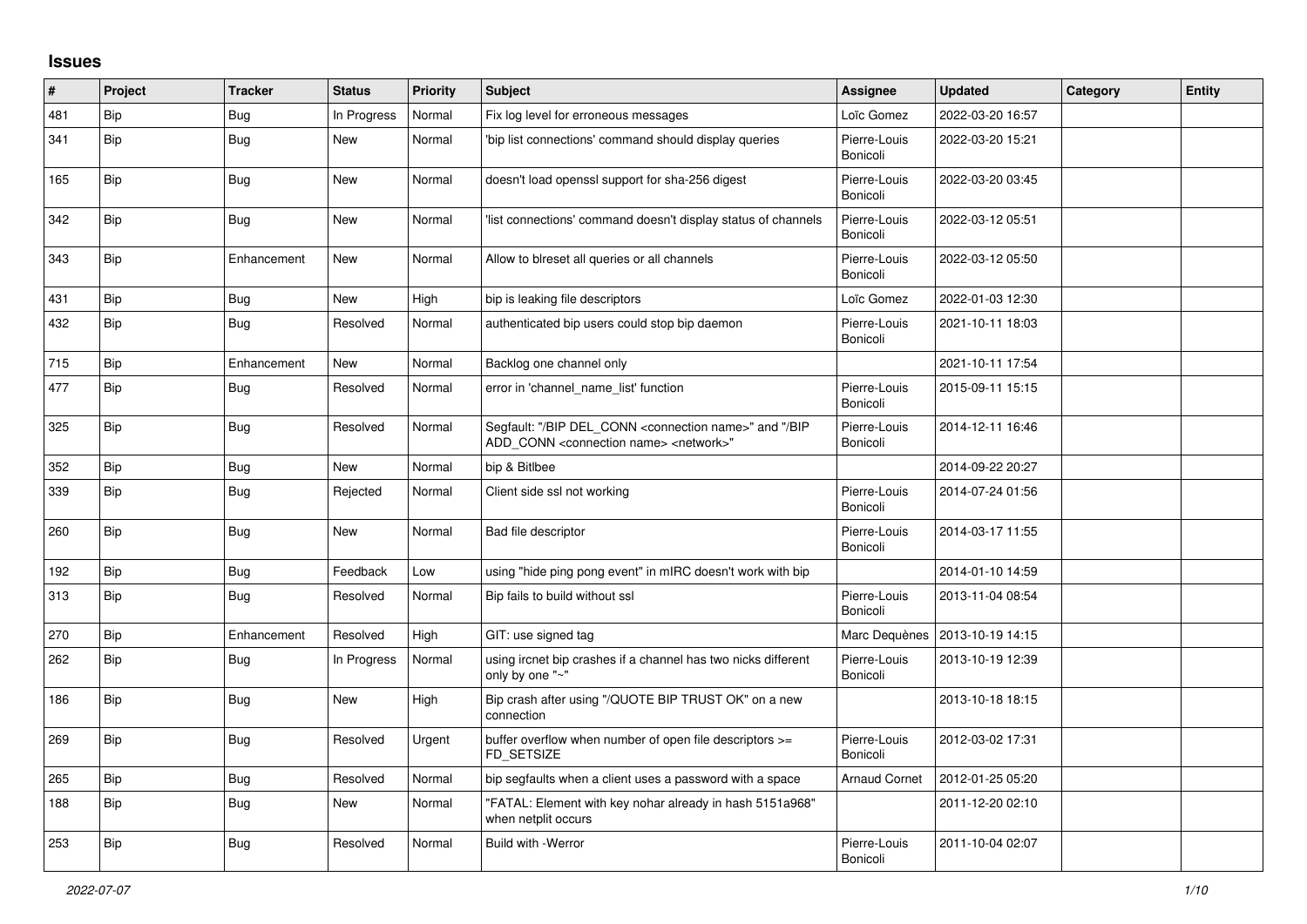| $\#$ | Project                           | <b>Tracker</b> | <b>Status</b> | <b>Priority</b> | <b>Subject</b>                                                            | <b>Assignee</b>          | <b>Updated</b>   | Category | <b>Entity</b>   |
|------|-----------------------------------|----------------|---------------|-----------------|---------------------------------------------------------------------------|--------------------------|------------------|----------|-----------------|
| 212  | <b>Bip</b>                        | Bug            | Resolved      | Normal          | When global option log is disabled, query are not backlogged              | Pierre-Louis<br>Bonicoli | 2011-04-12 01:21 |          |                 |
| 211  | <b>Bip</b>                        | Enhancement    | Resolved      | Normal          | allow to disable logs by connection                                       | Pierre-Louis<br>Bonicoli | 2011-04-07 02:38 |          |                 |
| 185  | <b>Bip</b>                        | Bug            | Resolved      | Normal          | Build error on armel                                                      | Pierre-Louis<br>Bonicoli | 2011-01-24 02:49 |          |                 |
| 187  | <b>Bip</b>                        | <b>Bug</b>     | Resolved      | Normal          | "FATAL: list_remove: item not found" when modifying<br>nickname           | Pierre-Louis<br>Bonicoli | 2011-01-19 01:13 |          |                 |
| 746  | DuckCorp<br>Infrastructure        | Bug            | In Progress   | Normal          | unexpected restart of Toushirou host                                      |                          | 2021-12-14 02:43 |          | <b>DuckCorp</b> |
| 732  | DuckCorp<br>Infrastructure        | Enhancement    | Resolved      | Normal          | passenger: a better path for restart.txt                                  | Pierre-Louis<br>Bonicoli | 2021-09-14 04:58 |          | <b>DuckCorp</b> |
| 726  | DuckCorp<br>Infrastructure        | Bug            | Resolved      | Normal          | /etc/stunnel/certs/duckcorp_stunnel_redis_Orfeo.pem expired               |                          | 2021-07-09 12:49 |          | <b>DuckCorp</b> |
| 704  | DuckCorp<br>Infrastructure        | Review         | Resolved      | Normal          | duckcorp-infra: move supervision server                                   | Pierre-Louis<br>Bonicoli | 2020-07-13 15:02 |          |                 |
| 706  | DuckCorp<br>Infrastructure        | Review         | Resolved      | Normal          | ansible-role-httpd_php_fpm:<br>dont_check_potentially_non_existent_path   | Marc Dequènes            | 2020-07-13 15:00 |          |                 |
| 705  | DuckCorp<br>Infrastructure        | Review         | Rejected      | Normal          | ansible-role-httpd php fpm: create Unix group used for pool<br>workers    | Pierre-Louis<br>Bonicoli | 2020-07-10 18:04 |          |                 |
| 707  | DuckCorp<br>Infrastructure        | Review         | Resolved      | Normal          | ansible-role-zabbix: ignore debian bugs #909750                           | Marc Dequènes            | 2020-07-10 11:00 |          |                 |
| 697  | DuckCorp<br>Infrastructure        | Bug            | Resolved      | Normal          | Fix "Found variable using reserved name: port"<br>(ansible-role-ssh role) | Pierre-Louis<br>Bonicoli | 2020-07-08 06:45 |          | DuckCorp        |
| 703  | DuckCorp<br>Infrastructure        | Review         | Resolved      | Normal          | dc-web: improve check mode support                                        | Marc Dequènes            | 2020-07-08 06:21 |          |                 |
| 702  | DuckCorp<br>Infrastructure        | Review         | Resolved      | Normal          | ansible-role-httpd_php_fpm: improve check mode support                    | Marc Dequènes            | 2020-07-08 06:12 |          |                 |
| 701  | DuckCorp<br>Infrastructure        | Review         | Resolved      | Normal          | ansible-role-zabbix: improve check mode support                           | Marc Dequènes            | 2020-07-06 15:51 |          |                 |
| 700  | DuckCorp<br>Infrastructure        | Review         | Resolved      | Normal          | ansible-role-zabbix: Use 'timedatectl show'                               | Marc Dequènes            | 2020-07-06 13:41 |          |                 |
| 698  | <b>DuckCorp</b><br>Infrastructure | Bug            | Resolved      | Normal          | replication wasn't working on db-Idap-2                                   | Pierre-Louis<br>Bonicoli | 2020-05-28 04:47 |          | <b>DuckCorp</b> |
| 687  | DuckCorp<br>Infrastructure        | Review         | Resolved      | Normal          | encrypt ansible vault password (locally)                                  | Pierre-Louis<br>Bonicoli | 2020-04-17 09:29 |          |                 |
| 685  | DuckCorp<br>Infrastructure        | Review         | Resolved      | Normal          | opendnssec isn't used anymore                                             | Marc Dequènes            | 2020-02-19 18:46 |          |                 |
| 681  | DuckCorp<br>Infrastructure        | Review         | Resolved      | Normal          | Undefined attribute: mda usergroup                                        |                          | 2020-02-09 22:36 |          |                 |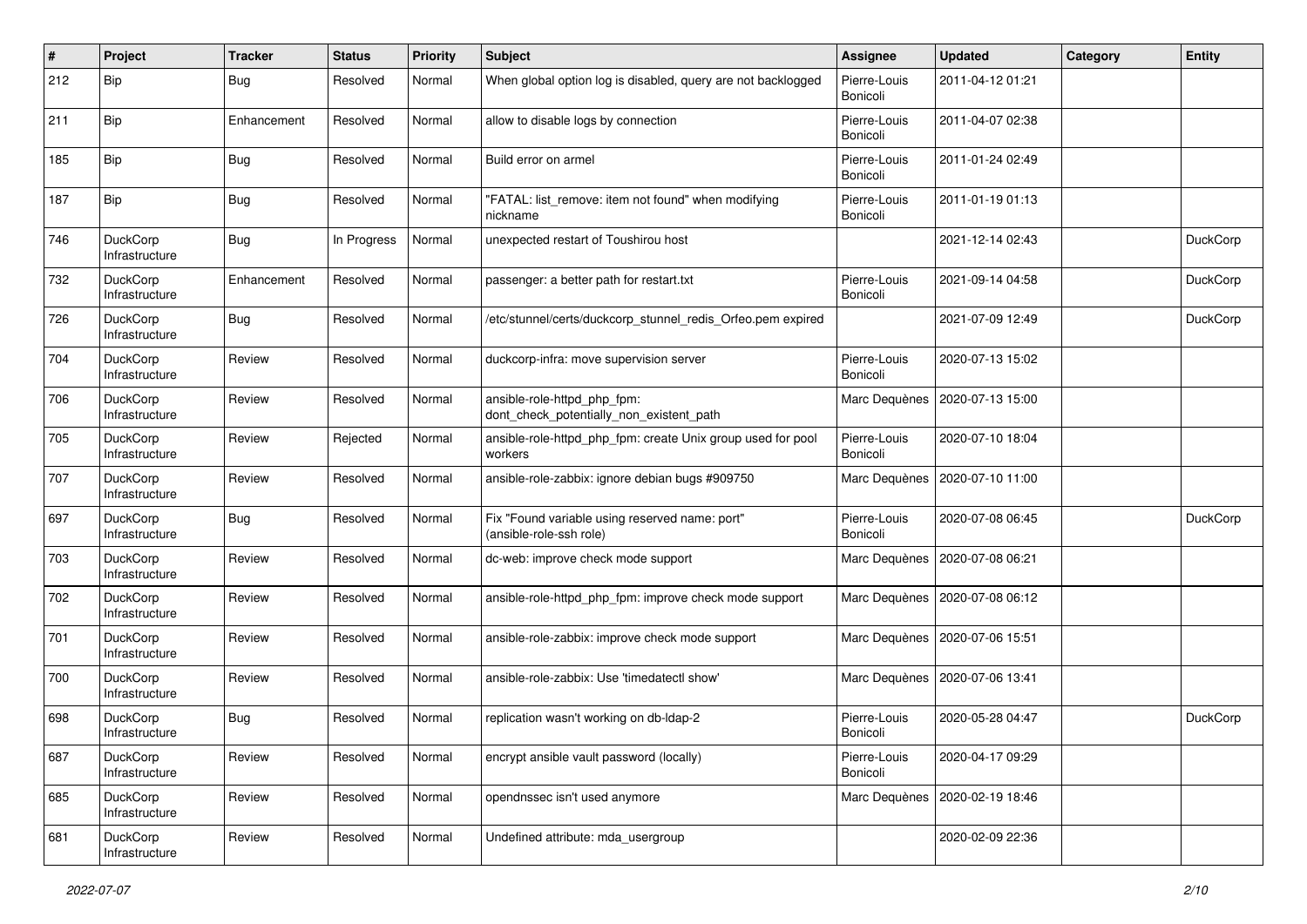| $\#$ | Project                           | <b>Tracker</b> | <b>Status</b> | <b>Priority</b> | <b>Subject</b>                                                                                     | <b>Assignee</b>          | <b>Updated</b>                   | Category | <b>Entity</b>   |
|------|-----------------------------------|----------------|---------------|-----------------|----------------------------------------------------------------------------------------------------|--------------------------|----------------------------------|----------|-----------------|
| 669  | DuckCorp<br>Infrastructure        | Bug            | Resolved      | Normal          | WARNING: Ignoring deprecated option<br>DetectBrokenExecutables at /etc/clamav/clamd.conf:40        | Pierre-Louis<br>Bonicoli | 2019-10-09 12:08                 |          | DuckCorp        |
| 659  | <b>DuckCorp</b><br>Infrastructure | Bug            | Resolved      | Normal          | Toushirou: unable to decrypt root partition at boot                                                | Pierre-Louis<br>Bonicoli | 2019-07-16 01:53                 |          | <b>DuckCorp</b> |
| 653  | DuckCorp<br>Infrastructure        | Bug            | Resolved      | Normal          | Fix logcheck regex                                                                                 | Pierre-Louis<br>Bonicoli | 2019-05-26 01:44                 |          | DuckCorp        |
| 632  | <b>DuckCorp</b><br>Infrastructure | Review         | Resolved      | Normal          | dropbear in initramfs: ansibilize                                                                  | Pierre-Louis<br>Bonicoli | 2018-11-19 02:45                 |          |                 |
| 635  | DuckCorp<br>Infrastructure        | Bug            | Resolved      | Normal          | invalid group 'prj-bip-webmasters'                                                                 | Marc Dequènes            | 2018-09-11 11:00                 |          | <b>DuckCorp</b> |
| 607  | DuckCorp<br>Infrastructure        | Enhancement    | Resolved      | Normal          | Reboot Hivane hosted VMs in order to apply configuration<br>updates                                | Pierre-Louis<br>Bonicoli | 2017-10-31 00:13                 |          | DuckCorp        |
| 518  | DuckCorp<br>Infrastructure        | Review         | In Progress   | Normal          | Review branch backup                                                                               | Pierre-Louis<br>Bonicoli | 2017-09-29 18:12                 |          |                 |
| 460  | DuckCorp<br>Infrastructure        | Enhancement    | Resolved      | High            | SSL/TLS: check ciphers                                                                             | DC Admins                | 2017-09-23 09:56                 |          | DuckCorp        |
| 561  | DuckCorp<br>Infrastructure        | Review         | Resolved      | Normal          | hostname and inventory name could differ                                                           | Marc Dequènes            | 2017-06-19 16:21                 |          |                 |
| 562  | DuckCorp<br>Infrastructure        | Review         | Rejected      | Normal          | Fix "Invalid SCRIPTWHITELIST configuration option:<br>Non-existent pathname: /usr/bin/lwp-request" | Marc Dequènes            | 2017-06-19 16:08                 |          |                 |
| 560  | <b>DuckCorp</b><br>Infrastructure | Review         | Resolved      | Normal          | Use deb.debian.org in sources.list                                                                 |                          | Marc Dequènes   2017-06-19 15:51 |          |                 |
| 551  | DuckCorp<br>Infrastructure        | Review         | Resolved      | Normal          | Orfeo: "sdb1: WRITE SAME failed. Manually zeroing.", branch:<br>disable write same                 | Pierre-Louis<br>Bonicoli | 2017-06-19 10:31                 |          |                 |
| 544  | DuckCorp<br>Infrastructure        | Review         | Resolved      | Normal          | Install and configure ca-certificates                                                              | Marc Dequènes            | 2017-06-18 23:20                 |          |                 |
| 549  | <b>DuckCorp</b><br>Infrastructure | Review         | Resolved      | Normal          | reformat_yaml_inventory branch                                                                     | Marc Dequènes            | 2017-06-09 18:44                 |          |                 |
| 546  | DuckCorp<br>Infrastructure        | Review         | Resolved      | Normal          | Bare variable aren't supported in with_* loops                                                     | Marc Dequènes            | 2017-05-18 19:32                 |          |                 |
| 545  | DuckCorp<br>Infrastructure        | Review         | Resolved      | Normal          | s/ansible_hostname/inventory_hostname/                                                             | Marc Dequènes            | 2017-05-18 19:30                 |          |                 |
| 543  | DuckCorp<br>Infrastructure        | Review         | Resolved      | Normal          | Install apt-transport-https before updating cache                                                  | Marc Dequènes            | 2017-05-18 19:19                 |          |                 |
| 530  | DuckCorp<br>Infrastructure        | Review         | Resolved      | Normal          | review repository usage                                                                            |                          | Marc Dequènes   2017-05-10 15:27 |          |                 |
| 529  | DuckCorp<br>Infrastructure        | Review         | Resolved      | Normal          | Review disable rkhunter automatic update branch                                                    | Marc Dequènes            | 2017-05-10 15:19                 |          |                 |
| 517  | DuckCorp<br>Infrastructure        | Review         | Resolved      | Normal          | Review branch use a static string for ansible managed                                              | Marc Dequènes            | 2017-04-03 14:39                 |          |                 |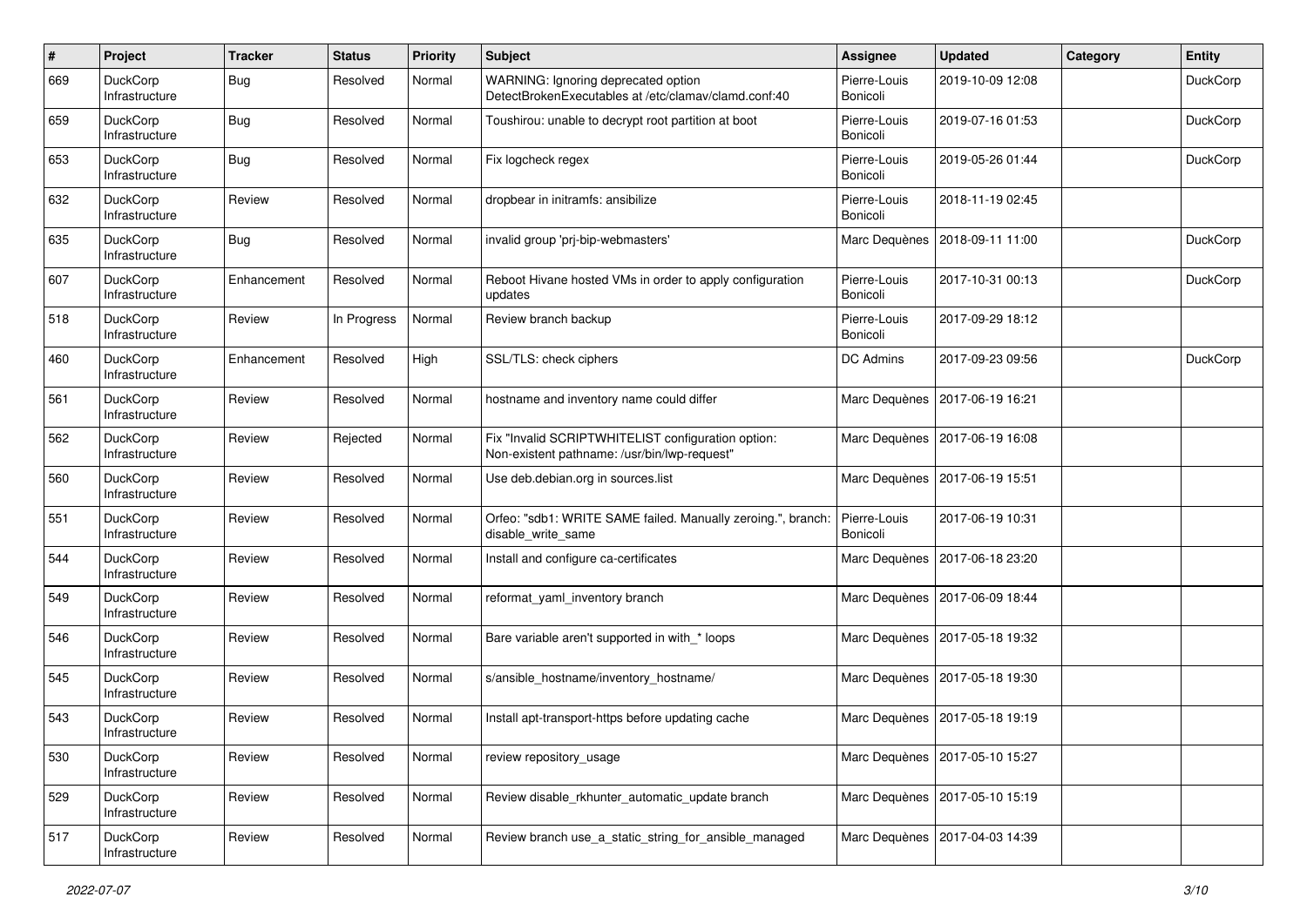| $\vert$ #                 | Project                           | <b>Tracker</b> | <b>Status</b> | <b>Priority</b> | <b>Subject</b>                                                                                      | Assignee                 | <b>Updated</b>   | Category          | Entity          |
|---------------------------|-----------------------------------|----------------|---------------|-----------------|-----------------------------------------------------------------------------------------------------|--------------------------|------------------|-------------------|-----------------|
| 507                       | <b>DuckCorp</b><br>Infrastructure | Review         | Resolved      | Normal          | Review branch entropy role                                                                          | Pierre-Louis<br>Bonicoli | 2017-03-28 17:13 |                   |                 |
| 510                       | <b>DuckCorp</b><br>Infrastructure | Review         | Resolved      | Normal          | Review branch specify_FQDN_and_remote_port                                                          | Marc Dequènes            | 2017-03-27 13:08 |                   |                 |
| 488                       | <b>DuckCorp</b><br>Infrastructure | Bug            | Resolved      | Normal          | Apply debian security updates                                                                       | Pierre-Louis<br>Bonicoli | 2017-03-01 08:25 |                   | <b>DuckCorp</b> |
| 511                       | <b>DuckCorp</b><br>Infrastructure | Bug            | Resolved      | Normal          | DSA-3793-1: update passwd and login packages                                                        | Pierre-Louis<br>Bonicoli | 2017-02-25 14:55 |                   | <b>DuckCorp</b> |
| 506                       | <b>DuckCorp</b><br>Infrastructure | <b>Bug</b>     | Resolved      | Normal          | Review branch orfeo remove old ip                                                                   | Marc Dequènes            | 2017-02-18 01:25 |                   | DuckCorp        |
| 502                       | <b>DuckCorp</b><br>Infrastructure | Bug            | Resolved      | Normal          | Reboot servers (orfeo, jinta, thorfinn, toushirou)                                                  |                          | 2017-02-06 16:11 |                   | <b>DuckCorp</b> |
| 542                       | mkcert                            | Review         | In Progress   | Normal          | mkcert: allow to specify CONFDIR                                                                    | Marc Dequènes            | 2017-06-04 02:44 |                   |                 |
| 6                         | MyCyma                            | Enhancement    | Resolved      | Low             | Per user language                                                                                   | Marc Dequènes            | 2009-03-24 01:30 | Admin UI          |                 |
| $\ensuremath{\mathsf{3}}$ | MyCyma                            | Cosmetic       | Rejected      | Low             | Upper case acute accent is not correctly displayed                                                  | Marc Dequènes            | 2009-01-04 02:42 | Admin UI          |                 |
| $\mathbf{1}$              | MyCyma                            | Bug            | Resolved      | Normal          | size's setting when editing item / valeur de la dimension lors de<br>l'edition d'une oeuvre         | Marc Dequènes            | 2008-11-27 21:11 | Admin UI          |                 |
| $\overline{2}$            | MyCyma                            | Cosmetic       | Resolved      | Low             | bad typo / faute de frappe                                                                          | Pierre-Louis<br>Bonicoli | 2008-11-27 20:50 | Admin UI          |                 |
| 5                         | MyCyma                            | Bug            | Resolved      | Normal          | Can not modify "technique"/"Support" property                                                       | Marc Dequènes            | 2009-03-23 22:53 | Database          |                 |
| 654                       | <b>DuckCorp</b><br>Infrastructure | Bug            | Resolved      | Normal          | Anacron job 'cron.daily' on Toushirou: error: skipping<br>"/var/log/zabbix-agent/zabbix_agentd.log" | Pierre-Louis<br>Bonicoli | 2019-05-26 01:44 | Org :: Admin      | <b>DuckCorp</b> |
| 585                       | <b>DuckCorp</b><br>Infrastructure | Review         | In Progress   | Normal          | backup duck                                                                                         | Pierre-Louis<br>Bonicoli | 2017-09-29 18:12 | Service :: Backup |                 |
| 591                       | <b>DuckCorp</b><br>Infrastructure | Review         | In Progress   | Normal          | Commit eb15755f0416e4a07c8e585ec42db79051edb78f                                                     | Pierre-Louis<br>Bonicoli | 2017-09-04 20:21 | Service :: Backup |                 |
| 588                       | <b>DuckCorp</b><br>Infrastructure | Review         | Resolved      | Normal          | commit 3eabeec1f38110b8fb669b5d42dc01afee78ecd8                                                     | Marc Dequènes            | 2017-08-30 00:41 | Service :: Backup |                 |
| 590                       | <b>DuckCorp</b><br>Infrastructure | Review         | Resolved      | Normal          | Commit 8fb3e42740e072757925f983e1dbe94953d81e22                                                     | Marc Dequènes            | 2017-08-30 00:39 | Service :: Backup |                 |
| 589                       | <b>DuckCorp</b><br>Infrastructure | Review         | Resolved      | Normal          | Commit 59ddff7af9b509a46a6716a0b6ced64bf9137fff &<br>e269f5666399b5fc4ee5877445d48ae0a29cdf85       | Marc Dequènes            | 2017-08-30 00:36 | Service :: Backup |                 |
| 587                       | <b>DuckCorp</b><br>Infrastructure | Review         | Resolved      | Normal          | commit 8018bdee41abdb0891e8adfe8bab97bb33a21a56                                                     | Marc Dequènes            | 2017-08-29 16:13 | Service :: Backup |                 |
| 586                       | <b>DuckCorp</b><br>Infrastructure | Review         | Resolved      | Normal          | Commit 9f59ba5cfc8b0cc1b56c1fbd1b666b2eba464147                                                     | Marc Dequènes            | 2017-08-29 16:13 | Service :: Backup |                 |
| 519                       | <b>DuckCorp</b><br>Infrastructure | Review         | In Progress   | Normal          | Review burp role                                                                                    | Marc Dequènes            | 2017-08-29 04:45 | Service :: Backup |                 |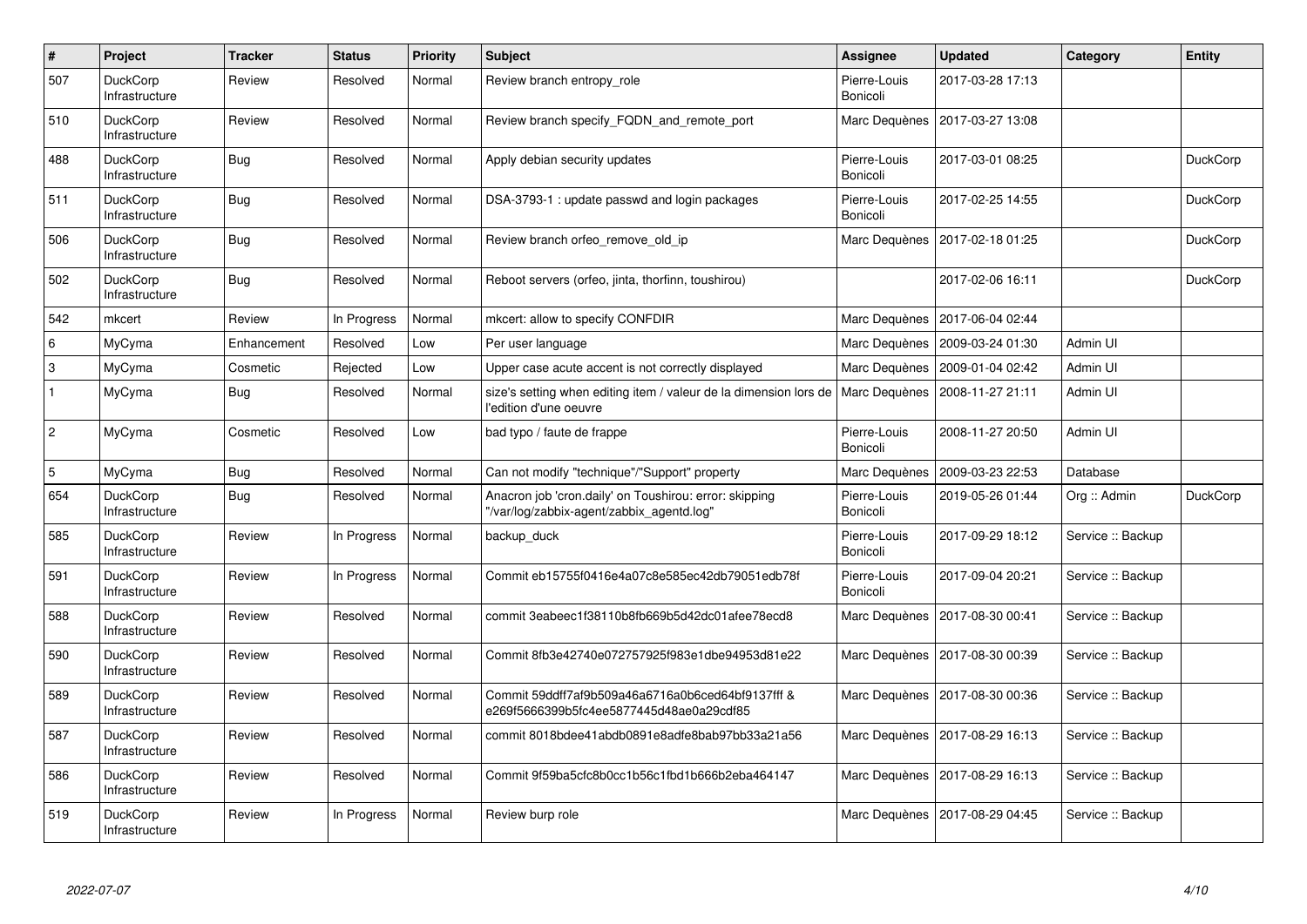| #   | Project                           | <b>Tracker</b> | <b>Status</b> | <b>Priority</b> | <b>Subject</b>                                                                              | Assignee                 | <b>Updated</b>   | Category                     | <b>Entity</b>   |
|-----|-----------------------------------|----------------|---------------|-----------------|---------------------------------------------------------------------------------------------|--------------------------|------------------|------------------------------|-----------------|
| 584 | <b>DuckCorp</b><br>Infrastructure | <b>Bug</b>     | Resolved      | Normal          | Nicecity: allow all DC hosts to connect                                                     | Pierre-Louis<br>Bonicoli | 2017-08-28 12:35 | Service :: Backup            | <b>DuckCorp</b> |
| 583 | <b>DuckCorp</b><br>Infrastructure | Bug            | Resolved      | Normal          | Nicecity: increase rootfs                                                                   | Pierre-Louis<br>Bonicoli | 2017-08-28 12:07 | Service :: Backup            | <b>DuckCorp</b> |
| 578 | <b>DuckCorp</b><br>Infrastructure | <b>Bug</b>     | Resolved      | Normal          | Nicecity: local lxc-net service overrides the one provided by<br>LXC package                |                          | 2017-08-28 12:05 | Service :: Backup            | <b>DuckCorp</b> |
| 533 | DuckCorp<br>Infrastructure        | Enhancement    | Resolved      | Normal          | Install a Jessie LXC container with systemd enabled in order to<br>test/validate Burp setup | Pierre-Louis<br>Bonicoli | 2017-07-24 04:55 | Service :: Backup            | <b>DuckCorp</b> |
| 504 | <b>DuckCorp</b><br>Infrastructure | <b>Bug</b>     | Rejected      | Normal          | Backups are failing due to an expired certificate                                           |                          | 2017-04-05 06:46 | Service :: Backup            | <b>DuckCorp</b> |
| 446 | <b>DuckCorp</b><br>Infrastructure | Bug            | Resolved      | Normal          | On Korutopi, Bacula doesn't take care of Owncloud data.                                     | Pierre-Louis<br>Bonicoli | 2015-03-09 01:44 | Service :: Backup            | DuckCorp        |
| 441 | <b>DuckCorp</b><br>Infrastructure | Bug            | Resolved      | Normal          | bacula-fd daemon on Toushirou seems unreachable from<br>Korutopi                            | Pierre-Louis<br>Bonicoli | 2015-02-18 04:49 | Service :: Backup            | <b>DuckCorp</b> |
| 772 | <b>DuckCorp</b><br>Infrastructure | Bug            | Resolved      | Normal          | toushirou: matrix-appservice-irc.service is failed                                          | Pierre-Louis<br>Bonicoli | 2022-06-15 01:14 | Service:<br>Communication    | <b>DuckCorp</b> |
| 508 | <b>DuckCorp</b><br>Infrastructure | Enhancement    | Resolved      | Normal          | Communication service with nice mobile client                                               | Marc Dequènes            | 2021-03-27 08:07 | Service:<br>Communication    | <b>DuckCorp</b> |
| 606 | <b>DuckCorp</b><br>Infrastructure | Bug            | Resolved      | Normal          | Bip service unavailable since Oct 15 (Thorfinn)                                             | Pierre-Louis<br>Bonicoli | 2020-04-04 14:56 | Service:<br>Communication    | MilkyPond       |
| 470 | <b>DuckCorp</b><br>Infrastructure | Bug            | Resolved      | Normal          | Bind: disable dnssec-lookaside                                                              |                          | 2015-07-28 23:35 | Service: DNS                 | <b>DuckCorp</b> |
| 453 | <b>DuckCorp</b><br>Infrastructure | Enhancement    | Resolved      | Normal          | [SSH] remove DSA keys, SSHFP: add SHA-256 fingerprint                                       | Pierre-Louis<br>Bonicoli | 2015-07-05 15:17 | Service :: DNS               | <b>DuckCorp</b> |
| 524 | <b>DuckCorp</b><br>Infrastructure | Bug            | Resolved      | Normal          | Toushirou: /var/log/proftpd/tls.log not rotated                                             | Pierre-Louis<br>Bonicoli | 2020-04-19 06:58 | Service :: FTP               | <b>DuckCorp</b> |
| 501 | <b>DuckCorp</b><br>Infrastructure | Enhancement    | Resolved      | Normal          | Migration from owncloud to nextcloud                                                        | Marc Dequènes            | 2017-06-04 02:58 | Service ::<br>Groupware      | <b>DuckCorp</b> |
| 421 | <b>DuckCorp</b><br>Infrastructure | Bug            | Resolved      | Normal          | nslcd service has stopped working                                                           | Pierre-Louis<br>Bonicoli | 2020-04-19 06:57 | Service :: IS / AAA /<br>PKI | DuckCorp        |
| 619 | <b>DuckCorp</b><br>Infrastructure | Bug            | Resolved      | Normal          | LDAP servers: install slapd                                                                 | Marc Dequènes            | 2018-05-24 05:56 | Service :: IS / AAA /<br>PKI | <b>DuckCorp</b> |
| 541 | <b>DuckCorp</b><br>Infrastructure | Review         | Resolved      | Normal          | Review template client cert branch                                                          | Marc Dequènes            | 2017-05-11 19:40 | Service :: IS / AAA /<br>PKI |                 |
| 478 | <b>DuckCorp</b><br>Infrastructure | Enhancement    | Resolved      | Normal          | mkcert: Increase the length of RSA key                                                      | Pierre-Louis<br>Bonicoli | 2015-09-15 15:53 | Service :: IS / AAA /<br>PKI | <b>DuckCorp</b> |
| 767 | <b>DuckCorp</b><br>Infrastructure | Bug            | <b>New</b>    | Normal          | mailman3-web internal error                                                                 |                          | 2022-03-27 21:54 | Service :: Mail              | <b>DuckCorp</b> |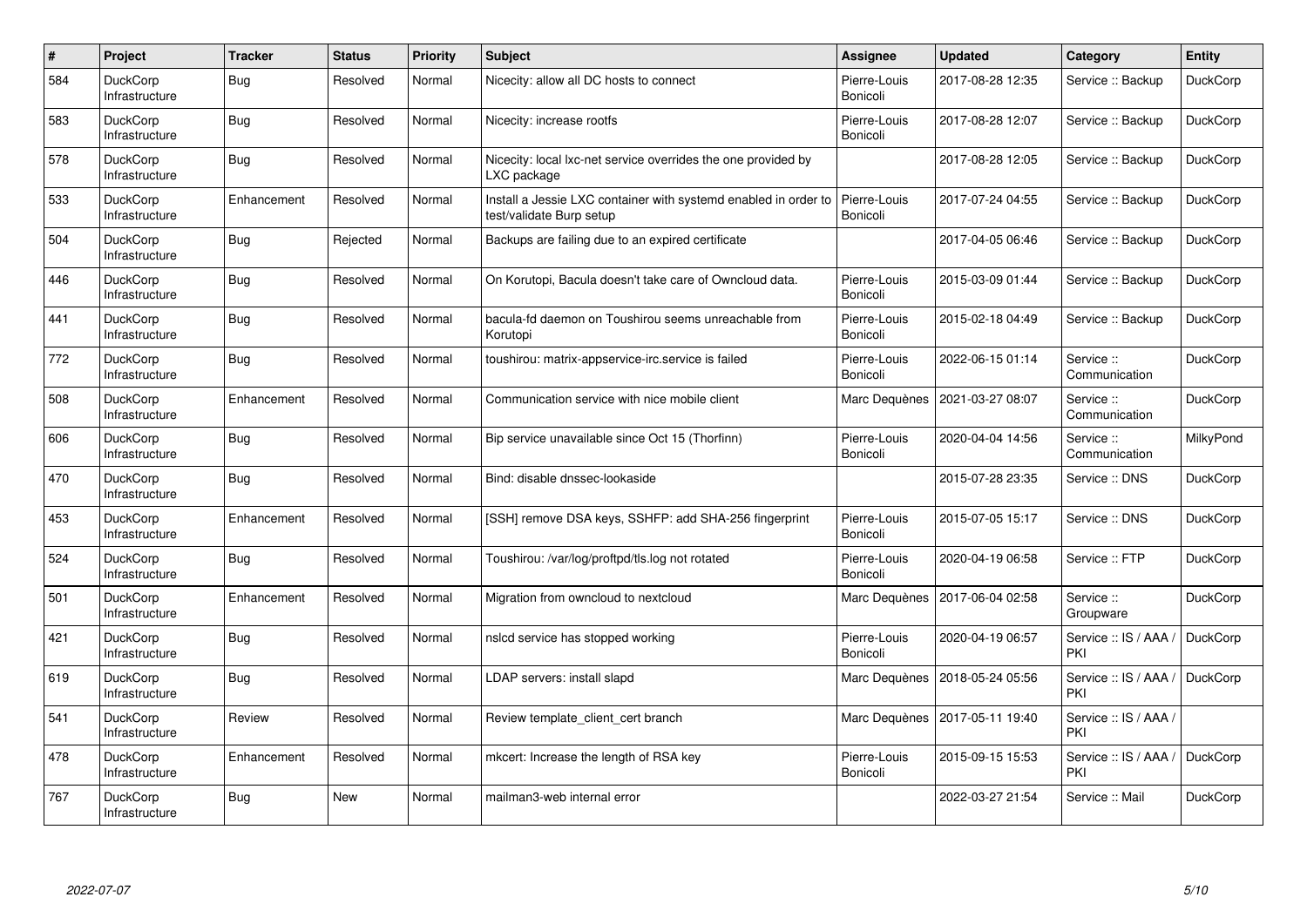| $\vert$ # | Project                           | <b>Tracker</b> | <b>Status</b> | <b>Priority</b> | <b>Subject</b>                                                                                                                                                 | Assignee                 | <b>Updated</b>   | Category                  | <b>Entity</b>   |
|-----------|-----------------------------------|----------------|---------------|-----------------|----------------------------------------------------------------------------------------------------------------------------------------------------------------|--------------------------|------------------|---------------------------|-----------------|
| 766       | <b>DuckCorp</b><br>Infrastructure | Bug            | Resolved      | Normal          | Orfeo postman[1643199]:<br>/usr/lib/ruby/vendor_ruby/rubygems/core_ext/kernel_require.rb:<br>85:in `require': cannot load such file -- active Idap (LoadError) |                          | 2022-03-27 21:36 | Service :: Mail           | <b>DuckCorp</b> |
| 633       | <b>DuckCorp</b><br>Infrastructure | Bug            | Resolved      | Normal          | "/var/log/spoolinger/spoolinger.log" is not rotated                                                                                                            | Marc Dequènes            | 2020-04-19 06:59 | Service :: Mail           | <b>DuckCorp</b> |
| 451       | <b>DuckCorp</b><br>Infrastructure | Bug            | Rejected      | Normal          | postfix and LDAP errors: Idap:/etc/postfix/Idap redirs.cf lookup<br>error                                                                                      |                          | 2020-04-19 06:57 | Service :: Mail           | <b>DuckCorp</b> |
| 644       | <b>DuckCorp</b><br>Infrastructure | Bug            | Resolved      | Normal          | Fail2ban bans me every time i use lists.duckcorp.org                                                                                                           | Pierre-Louis<br>Bonicoli | 2019-05-08 18:35 | Service :: Mail           | <b>DuckCorp</b> |
| 605       | <b>DuckCorp</b><br>Infrastructure | Bug            | Rejected      | Normal          | No mail since 2017-10-15 07:00:02                                                                                                                              | Pierre-Louis<br>Bonicoli | 2018-06-08 19:46 | Service :: Mail           | <b>DuckCorp</b> |
| 443       | <b>DuckCorp</b><br>Infrastructure | Bug            | <b>New</b>    | Normal          | clamav@hq.duckcorp.org: User unknown in virtual alias table                                                                                                    |                          | 2018-04-28 08:26 | Service :: Mail           | DuckLand        |
| 574       | <b>DuckCorp</b><br>Infrastructure | Enhancement    | Resolved      | Normal          | Call /usr/share/roundcube/bin/cleandb.sh in a cron job                                                                                                         | Marc Dequènes            | 2017-07-12 12:05 | Service :: Mail           | DuckCorp        |
| 512       | <b>DuckCorp</b><br>Infrastructure | Bug            | Resolved      | Normal          | Orfeo - postfix - remove workaround                                                                                                                            | Pierre-Louis<br>Bonicoli | 2017-03-01 08:17 | Service :: Mail           | <b>DuckCorp</b> |
| 513       | <b>DuckCorp</b><br>Infrastructure | Bug            | Resolved      | Normal          | Mailman: DMARC checks are enabled and could fail                                                                                                               |                          | 2017-02-28 15:31 | Service :: Mail           | <b>DuckCorp</b> |
| 493       | <b>DuckCorp</b><br>Infrastructure | Enhancement    | Resolved      | Normal          | postfix: value of strict mime encoding domain parameter                                                                                                        | Pierre-Louis<br>Bonicoli | 2016-05-29 16:34 | Service :: Mail           | <b>DuckCorp</b> |
| 438       | <b>DuckCorp</b><br>Infrastructure | Bug            | Resolved      | Normal          | Synchronize content of /etc/postfix/transport (orfeo, toushirou)                                                                                               | Pierre-Louis<br>Bonicoli | 2015-02-11 00:38 | Service :: Mail           | <b>DuckCorp</b> |
| 429       | <b>DuckCorp</b><br>Infrastructure | Enhancement    | Resolved      | Normal          | remove dnsbl.ahbl.org from policyd-weight.conf                                                                                                                 | Pierre-Louis<br>Bonicoli | 2015-01-12 00:59 | Service :: Mail           | <b>DuckCorp</b> |
| 717       | <b>DuckCorp</b><br>Infrastructure | Bug            | Resolved      | Normal          | toushirou: new body                                                                                                                                            |                          | 2021-02-20 18:46 | Service :: Network        | <b>DuckCorp</b> |
| 696       | <b>DuckCorp</b><br>Infrastructure | Enhancement    | Resolved      | Normal          | New VM for sup/Zabbix                                                                                                                                          | Pierre-Louis<br>Bonicoli | 2020-05-18 09:55 | Service ::<br>Supervision | <b>DuckCorp</b> |
| 759       | <b>DuckCorp</b><br>Infrastructure | <b>Bug</b>     | In Progress   | Normal          | redmine instances don't send any notification                                                                                                                  | Pierre-Louis<br>Bonicoli | 2022-06-22 04:12 | Service :: Web            | <b>DuckCorp</b> |
| 771       | <b>DuckCorp</b><br>Infrastructure | Bug            | Resolved      | Normal          | Toushirou: leftovers related to 00d55fd3 (apache2 & logrotate<br>failures)                                                                                     | Pierre-Louis<br>Bonicoli | 2022-06-05 20:45 | Service: Web              | <b>DuckCorp</b> |
| 770       | <b>DuckCorp</b><br>Infrastructure | Enhancement    | Resolved      | Normal          | redmine dc: delete spam accounts                                                                                                                               | Pierre-Louis<br>Bonicoli | 2022-04-19 22:10 | Service :: Web            | <b>DuckCorp</b> |
| 754       | <b>DuckCorp</b><br>Infrastructure | Bug            | Resolved      | Normal          | Redmine: unable to use some unicode unicode character in<br>comment                                                                                            | Pierre-Louis<br>Bonicoli | 2022-03-14 04:05 | Service :: Web            | <b>DuckCorp</b> |
| 731       | <b>DuckCorp</b><br>Infrastructure | Tracking       | Blocked       | Normal          | redmine: disable usage of non-free gravatar service                                                                                                            | Pierre-Louis<br>Bonicoli | 2021-11-16 05:55 | Service :: Web            | <b>DuckCorp</b> |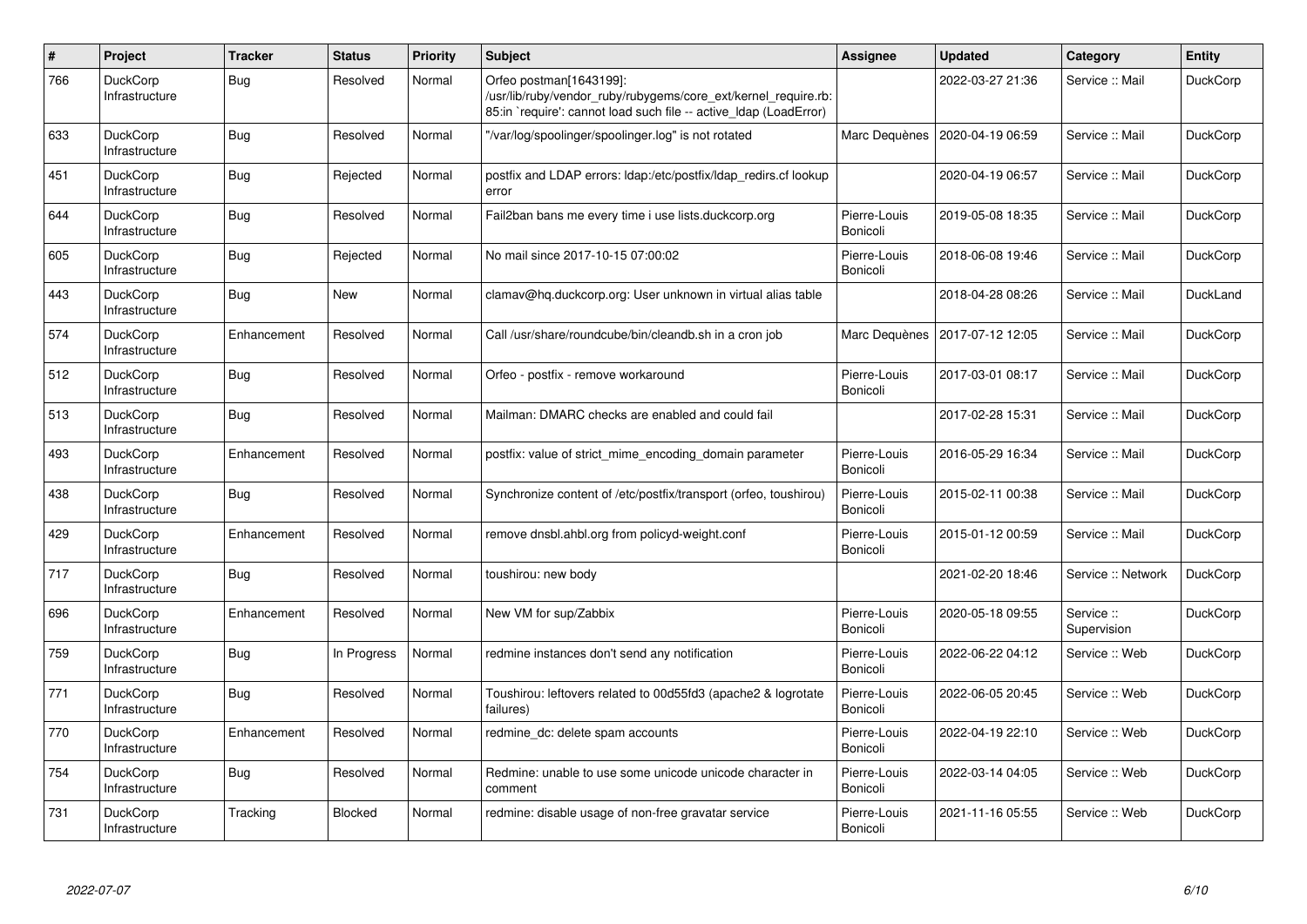| $\sharp$ | Project                           | <b>Tracker</b> | <b>Status</b> | <b>Priority</b> | Subject                                                                              | <b>Assignee</b>          | <b>Updated</b>                   | Category       | <b>Entity</b>   |
|----------|-----------------------------------|----------------|---------------|-----------------|--------------------------------------------------------------------------------------|--------------------------|----------------------------------|----------------|-----------------|
| 741      | DuckCorp<br>Infrastructure        | Bug            | Resolved      | Normal          | Redmine: "Incomplete response received from application"                             | Marc Dequènes            | 2021-11-16 05:34                 | Service :: Web | <b>DuckCorp</b> |
| 740      | <b>DuckCorp</b><br>Infrastructure | Bug            | Resolved      | Normal          | admin settings not available using my admin account                                  | Pierre-Louis<br>Bonicoli | 2021-11-02 16:00                 | Service :: Web | <b>DuckCorp</b> |
| 742      | DuckCorp<br>Infrastructure        | Bug            | Resolved      | Normal          | NextCloud: fix security warning related to unused imported<br>user cert              | Pierre-Louis<br>Bonicoli | 2021-11-02 15:53                 | Service :: Web | <b>DuckCorp</b> |
| 718      | <b>DuckCorp</b><br>Infrastructure | Bug            | Resolved      | Normal          | redmine: unable to register a new account                                            | Marc Dequènes            | 2021-09-11 23:39                 | Service: Web   | DuckCorp        |
| 729      | DuckCorp<br>Infrastructure        | Bug            | Resolved      | Normal          | ddns.duckcorp.org: HTTP error 500                                                    | Pierre-Louis<br>Bonicoli | 2021-08-18 03:33                 | Service :: Web | DuckCorp        |
| 727      | DuckCorp<br>Infrastructure        | Bug            | Resolved      | Normal          | Websites using ProxyPass directives fail with HTTP error 500                         | Marc Dequènes            | 2021-07-09 12:10                 | Service :: Web | <b>DuckCorp</b> |
| 719      | <b>DuckCorp</b><br>Infrastructure | Enhancement    | Rejected      | Normal          | redmine role depends on unversioned patches                                          |                          | 2021-02-20 18:33                 | Service: Web   | <b>DuckCorp</b> |
| 525      | DuckCorp<br>Infrastructure        | Bug            | Resolved      | Normal          | Toushirou: /var/log/apache2/* remove delaycompress                                   | Pierre-Louis<br>Bonicoli | 2020-04-19 06:58                 | Service: Web   | DuckCorp        |
| 634      | <b>DuckCorp</b><br>Infrastructure | Review         | Resolved      | Normal          | tt-rss Ansibilize logrotate configuration                                            | Marc Dequènes            | 2018-09-11 11:12                 | Service :: Web |                 |
| 465      | DuckCorp<br>Infrastructure        | <b>Bug</b>     | Resolved      | Normal          | qwebirc: use SSL                                                                     | Pierre-Louis<br>Bonicoli | 2015-07-17 14:45                 | Service: Web   | MilkyPond       |
| 444      | <b>DuckCorp</b><br>Infrastructure | <b>Bug</b>     | Resolved      | Normal          | Owncould: documents shared by links are unavailable<br>(not-admin logged users only) | Pierre-Louis<br>Bonicoli | 2015-02-26 03:44                 | Service: Web   | MilkyPond       |
| 774      | DuckCorp<br>Infrastructure        | Bug            | Resolved      | Normal          | slapd service was stopped on toushirou                                               | Pierre-Louis<br>Bonicoli | 2022-06-27 07:24                 | System :: Base | DuckCorp        |
| 745      | DuckCorp<br>Infrastructure        | Enhancement    | New           | Normal          | ban IPs that try to authenticate with a nonexistent user                             | Pierre-Louis<br>Bonicoli | 2022-06-22 04:23                 | System :: Base | <b>DuckCorp</b> |
| 744      | <b>DuckCorp</b><br>Infrastructure | Bug            | In Progress   | Normal          | Remove obsolete Buster packages                                                      | Pierre-Louis<br>Bonicoli | 2022-06-22 04:21                 | System :: Base | <b>DuckCorp</b> |
| 747      | DuckCorp<br>Infrastructure        | Bug            | Resolved      | Normal          | srv_firewalling: invalid port/service `ircd-aux'/`ircd-ssl' specified<br>(Toushirou) | Marc Dequènes            | 2021-12-15 08:59                 | System :: Base | DuckCorp        |
| 712      | DuckCorp<br>Infrastructure        | Review         | Resolved      | Normal          | Fix 'ipaddr' Jinja filter usage and avoid a fork                                     | Marc Dequènes            | 2020-10-28 11:43                 | System :: Base |                 |
| 713      | DuckCorp<br>Infrastructure        | Bug            | New           | Normal          | orfeo: smartd misconfigured                                                          |                          | 2020-09-28 11:50                 | System :: Base | DuckCorp        |
| 515      | DuckCorp<br>Infrastructure        | Enhancement    | In Progress   | Normal          | Orfeo: increase log retention                                                        |                          | Marc Dequènes   2020-04-12 17:23 | System :: Base | <b>DuckCorp</b> |
| 686      | DuckCorp<br>Infrastructure        | Review         | Resolved      | Normal          | enable fstrim                                                                        | Marc Dequènes            | 2020-02-19 18:46                 | System :: Base |                 |
| 615      | DuckCorp<br>Infrastructure        | Enhancement    | Rejected      | Normal          | new Toushirou: configuration migration                                               |                          | 2018-11-21 08:07                 | System :: Base | DuckCorp        |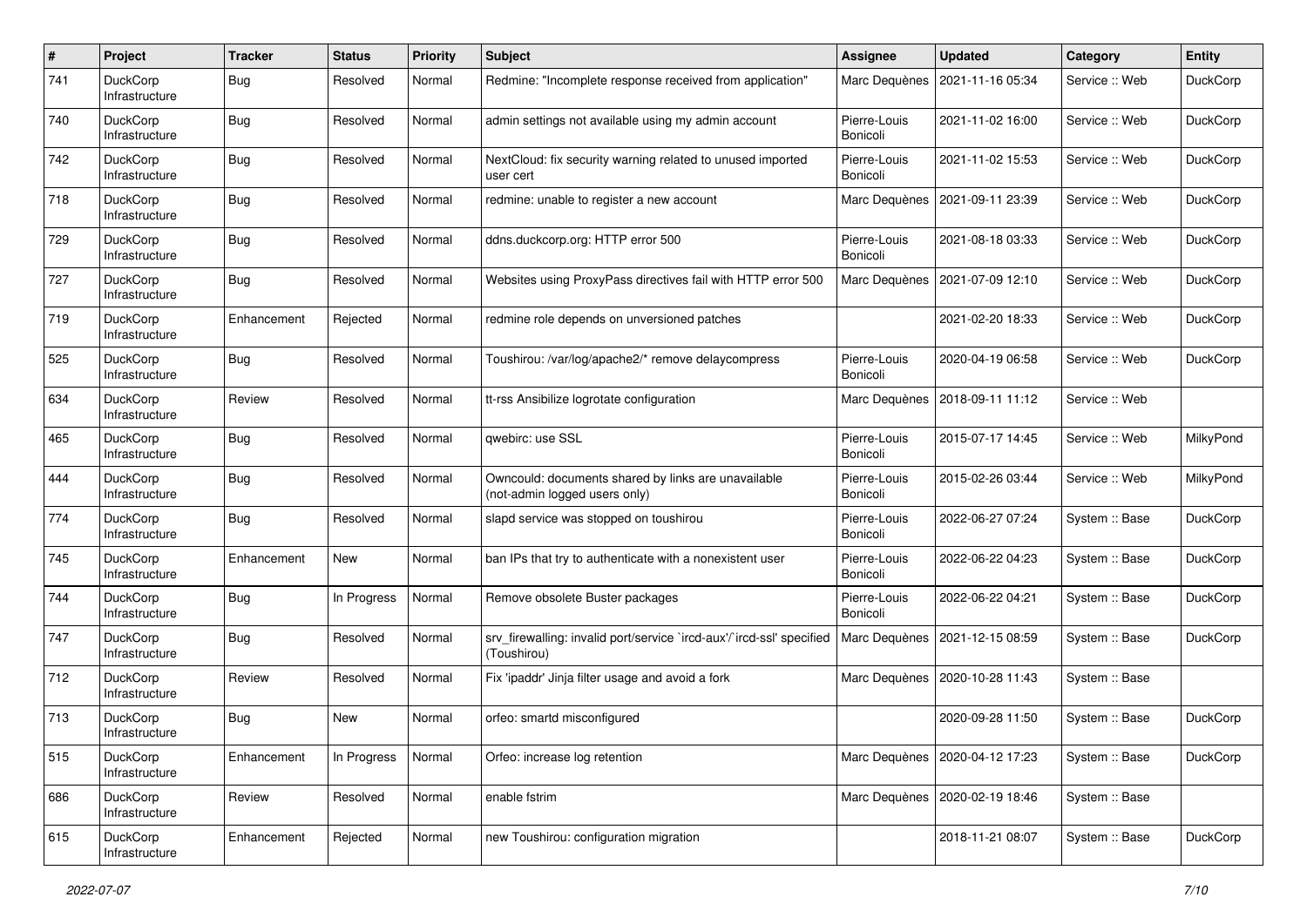| $\sharp$ | Project                           | <b>Tracker</b> | <b>Status</b> | <b>Priority</b> | Subject                                                                  | <b>Assignee</b>          | <b>Updated</b>                   | Category           | <b>Entity</b>   |
|----------|-----------------------------------|----------------|---------------|-----------------|--------------------------------------------------------------------------|--------------------------|----------------------------------|--------------------|-----------------|
| 617      | DuckCorp<br>Infrastructure        | Bug            | Resolved      | Normal          | dc-monitoring Ansible role: Group trusted-proc does not exist            | Marc Dequènes            | 2018-04-28 12:26                 | System :: Base     | DuckCorp        |
| 622      | DuckCorp<br>Infrastructure        | Bug            | Resolved      | Normal          | httpd package shoud be installed first                                   | Marc Dequènes            | 2018-04-27 10:39                 | System :: Base     | DuckCorp        |
| 621      | DuckCorp<br>Infrastructure        | Review         | Resolved      | Normal          | Review use present instead of installed                                  | Marc Dequènes            | 2018-04-27 09:53                 | System :: Base     |                 |
| 620      | <b>DuckCorp</b><br>Infrastructure | Review         | Resolved      | Normal          | review: fix_py3_compat_use_items                                         |                          | Marc Dequènes   2018-04-27 09:52 | System :: Base     |                 |
| 608      | DuckCorp<br>Infrastructure        | Bug            | New           | Normal          | debsecan mail configuration problem (Thorfinn, Jinta and<br>Toushirou)   |                          | 2017-12-01 08:11                 | System :: Base     | DuckCorp        |
| 531      | DuckCorp<br>Infrastructure        | Bug            | In Progress   | Normal          | Logcheck on Elwing seems unable to send mail                             | Marc Dequènes            | 2017-07-27 20:39                 | System :: Base     | DuckLand        |
| 469      | <b>DuckCorp</b><br>Infrastructure | Bug            | Resolved      | Normal          | systemd[1]: Failed to set memory.limit_in_bytes on : Invalid<br>argument |                          | 2017-07-20 10:03                 | System :: Base     | DuckCorp        |
| 548      | DuckCorp<br>Infrastructure        | Bug            | Resolved      | Normal          | Toushirou: /etc/logrotate.d/ddns is ignored by logrotate                 | Marc Dequènes            | 2017-06-19 10:56                 | System :: Base     | DuckCorp        |
| 523      | DuckCorp<br>Infrastructure        | Bug            | Resolved      | Normal          | Toushirou: log aren't rotated                                            | Pierre-Louis<br>Bonicoli | 2017-06-19 10:52                 | System :: Base     | DuckCorp        |
| 489      | DuckCorp<br>Infrastructure        | Bug            | Resolved      | Normal          | concurrency between fail2ban firewalling init script                     | Pierre-Louis<br>Bonicoli | 2016-10-17 01:27                 | System :: Base     | DuckCorp        |
| 769      | <b>DuckCorp</b><br>Infrastructure | <b>Bug</b>     | Rejected      | Normal          | Toushirou get stuck randomly at boot                                     |                          | 2022-06-07 06:44                 | System :: Hardware | DuckCorp        |
| 739      | DuckCorp<br>Infrastructure        | Bug            | Resolved      | Normal          | nicecity host: fan replacement                                           | Pierre-Louis<br>Bonicoli | 2021-10-26 22:05                 | System :: Hardware | DuckCorp        |
| 612      | <b>DuckCorp</b><br>Infrastructure | Enhancement    | Resolved      | Normal          | new Toushirou: check disks                                               | Pierre-Louis<br>Bonicoli | 2018-08-26 01:34                 | System :: Hardware | DuckCorp        |
| 614      | DuckCorp<br>Infrastructure        | Enhancement    | Resolved      | Normal          | new Toushirou: Install system disks                                      | Pierre-Louis<br>Bonicoli | 2018-08-26 01:23                 | System :: Hardware | DuckCorp        |
| 773      | DuckCorp<br>Infrastructure        | Enhancement    | New           | Low             | Investigate Kea usage                                                    |                          | 2022-06-26 13:59                 | System :: Network  | DuckCorp        |
| 768      | DuckCorp<br>Infrastructure        | External       | Resolved      | Normal          | Perte du xco Oxymium/Nerim à PA3 le 14/04                                | DC Admins                | 2022-04-16 01:15                 | System :: Network  |                 |
| 711      | DuckCorp<br>Infrastructure        | Review         | Resolved      | Normal          | Allow to connect to services hosted on Orthos while being at<br>Conde    | Marc Dequènes            | 2020-09-28 11:55                 | System :: Network  |                 |
| 616      | DuckCorp<br>Infrastructure        | Enhancement    | Resolved      | Normal          | Configure /etc/udev/rules.d/70-persistent-net.rules                      |                          | Marc Dequènes   2019-05-02 16:48 | System :: Network  | DuckCorp        |
| 509      | DuckCorp<br>Infrastructure        | <b>Bug</b>     | Resolved      | Normal          | Review branch add iface korutopi                                         |                          | Marc Dequènes   2017-03-07 22:14 | System :: Network  | <b>DuckCorp</b> |
| 503      | DuckCorp<br>Infrastructure        | <b>Bug</b>     | Resolved      | Normal          | Orfeo: new IPv4                                                          | Pierre-Louis<br>Bonicoli | 2017-03-01 08:22                 | System :: Network  | DuckCorp        |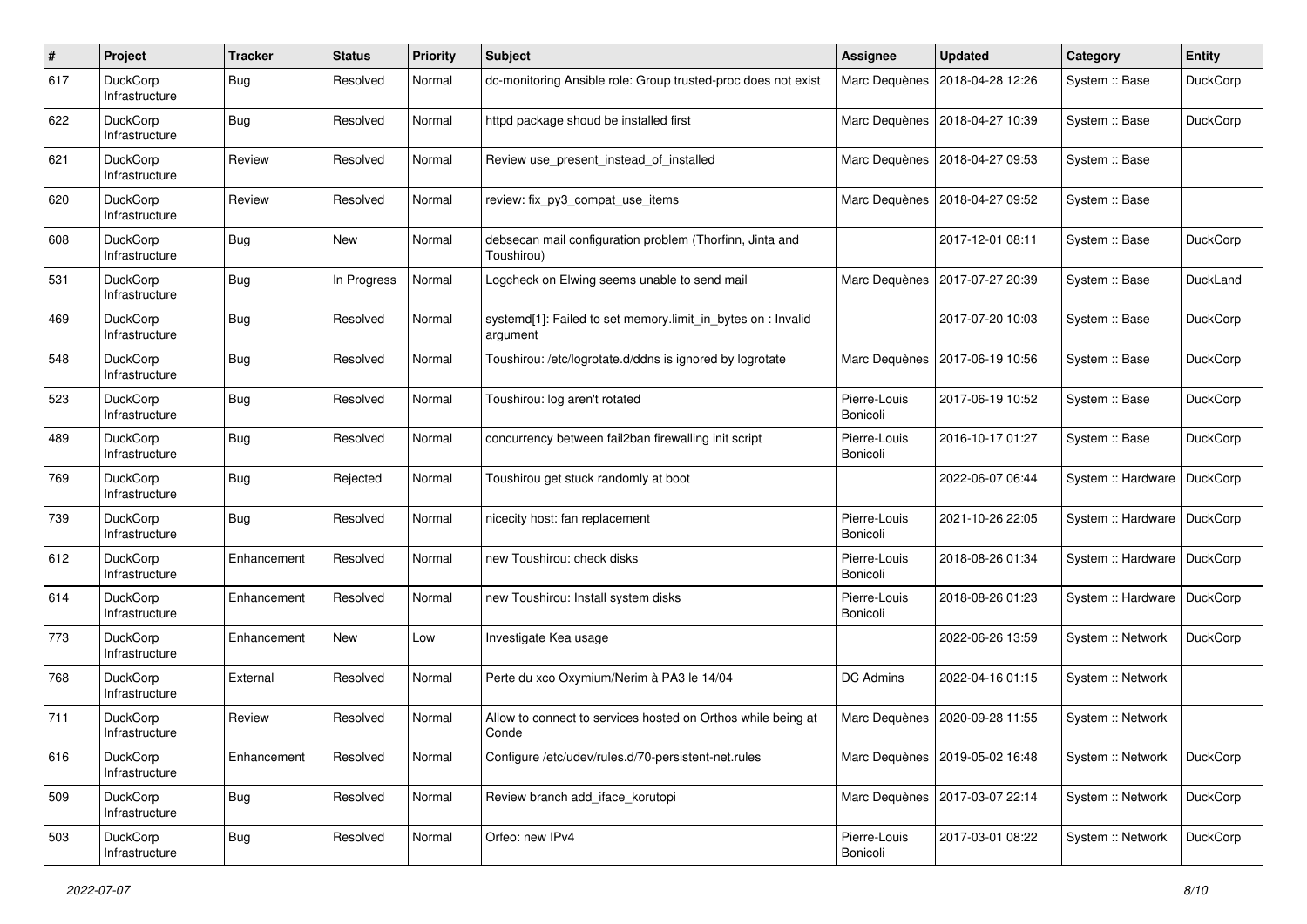| $\#$ | Project                    | <b>Tracker</b> | <b>Status</b> | <b>Priority</b> | Subject                                                                    | Assignee         | <b>Updated</b>   | Category            | <b>Entity</b> |
|------|----------------------------|----------------|---------------|-----------------|----------------------------------------------------------------------------|------------------|------------------|---------------------|---------------|
| 505  | DuckCorp<br>Infrastructure | Bug            | Resolved      | Normal          | Orfeo: Remove old IPv4                                                     | <b>DC Admins</b> | 2017-03-01 08:20 | System :: Network   | DuckCorp      |
| 395  | UFWI                       | Bug            | New           | Normal          | Display an error when configuration and ssl files are absent               |                  | 2014-11-25 23:32 | ufwi-authd          |               |
| 393  | <b>UFWI</b>                | <b>Bug</b>     | <b>New</b>    | Normal          | Rename modules configurations files                                        |                  | 2014-11-25 23:30 | ufwi-authd          |               |
| 391  | <b>UFWI</b>                | Enhancement    | New           | Normal          | Add libev 4.0 support                                                      |                  | 2014-11-25 23:29 | ufwi-authd          |               |
| 389  | <b>UFWI</b>                | Enhancement    | New           | Normal          | Fix multi_mode plugin                                                      |                  | 2014-11-25 23:28 | ufwi-authd          |               |
| 388  | <b>UFWI</b>                | Enhancement    | <b>New</b>    | Normal          | SELinux support                                                            |                  | 2014-11-25 23:28 | ufwi-authd          |               |
| 377  | <b>UFWI</b>                | <b>Bug</b>     | New           | Normal          | Non blockant calls to filterd are done, but ufwi-ssl don't support<br>them |                  | 2014-11-25 23:22 | ufwi-authd          |               |
| 376  | <b>UFWI</b>                | <b>Bug</b>     | <b>New</b>    | Normal          | Split filterd and client's certificates options in conf file               |                  | 2014-11-25 23:22 | ufwi-authd          |               |
| 375  | <b>UFWI</b>                | Enhancement    | New           | Normal          | Debian packaging                                                           |                  | 2014-11-25 23:22 | ufwi-authd          |               |
| 374  | <b>UFWI</b>                | Enhancement    | New           | Normal          | Option to specify TLS session renegotiation frequency                      |                  | 2014-11-25 23:22 | ufwi-authd          |               |
| 373  | UFWI                       | Enhancement    | New           | Normal          | Option to specify authorized cipher list                                   |                  | 2014-11-25 23:21 | ufwi-authd          |               |
| 372  | <b>UFWI</b>                | Enhancement    | New           | Normal          | Option to perform certificates DN check                                    |                  | 2014-11-25 23:21 | ufwi-authd          |               |
| 371  | <b>UFWI</b>                | Bug            | <b>New</b>    | Normal          | Test under Valgrind                                                        |                  | 2014-11-25 23:21 | ufwi-authd          |               |
| 370  | <b>UFWI</b>                | Bug            | New           | Normal          | Test CRL handling                                                          |                  | 2014-11-25 23:21 | ufwi-authd          |               |
| 418  | <b>UFWI</b>                | Bug            | Resolved      | Normal          | Erreur configure - make                                                    |                  | 2014-11-25 23:48 | ufwi-base           |               |
| 378  | <b>UFWI</b>                | Enhancement    | <b>New</b>    | Normal          | Debian packaging                                                           |                  | 2014-11-25 23:23 | ufwi-base           |               |
| 386  | <b>UFWI</b>                | Enhancement    | New           | Normal          | Authentication without Java                                                |                  | 2014-11-25 23:27 | ufwi-captive-portal |               |
| 385  | <b>UFWI</b>                | Bug            | New           | Normal          | Put back config files                                                      |                  | 2014-11-25 23:26 | ufwi-client         |               |
| 379  | <b>UFWI</b>                | Enhancement    | New           | Normal          | Debian packaging                                                           |                  | 2014-11-25 23:24 | ufwi-client         |               |
| 369  | <b>UFWI</b>                | Enhancement    | New           | Normal          | Password protected certificates support                                    |                  | 2014-11-25 23:20 | ufwi-client         |               |
| 368  | <b>UFWI</b>                | Enhancement    | <b>New</b>    | Normal          | Option to specify TLS session renegotiation frequency                      |                  | 2014-11-25 23:20 | ufwi-client         |               |
| 367  | <b>UFWI</b>                | Enhancement    | New           | Normal          | Option to specify authorized cipher list                                   |                  | 2014-11-25 23:19 | ufwi-client         |               |
| 366  | <b>UFWI</b>                | Enhancement    | New           | Normal          | Option to perform certificates DN check                                    |                  | 2014-11-25 23:19 | ufwi-client         |               |
| 365  | <b>UFWI</b>                | <b>Bug</b>     | New           | Normal          | Test under Valgrind                                                        |                  | 2014-11-25 23:19 | ufwi-client         |               |
| 364  | <b>UFWI</b>                | Bug            | New           | Normal          | Test CRL handling                                                          |                  | 2014-11-25 03:05 | ufwi-client         |               |
| 380  | <b>UFWI</b>                | <b>Bug</b>     | <b>New</b>    | Normal          | Debian packaging                                                           |                  | 2014-11-25 23:24 | ufwi-clientlib      |               |
| 411  | UFWI                       | <b>Bug</b>     | New           | Normal          | About window                                                               |                  | 2014-11-25 23:39 | ufwi-conf           |               |
| 410  | UFWI                       | <b>Bug</b>     | New           | Normal          | Remove references to NuConfMainWindow.minimalMode                          |                  | 2014-11-25 23:38 | ufwi-conf           |               |
| 409  | <b>UFWI</b>                | <b>Bug</b>     | New           | Normal          | Remove the update module                                                   |                  | 2014-11-25 23:38 | ufwi-conf           |               |
| 408  | UFWI                       | <b>Bug</b>     | New           | Normal          | Remove the license module                                                  |                  | 2014-11-25 23:38 | ufwi-conf           |               |
| 407  | <b>UFWI</b>                | Bug            | New           | Normal          | [contact] Non translated mail messages                                     |                  | 2014-11-25 23:38 | ufwi-conf           |               |
| 402  | UFWI                       | <b>Bug</b>     | New           | Normal          | Fix permissions of installed files                                         |                  | 2014-11-25 23:36 | ufwi-conf           |               |